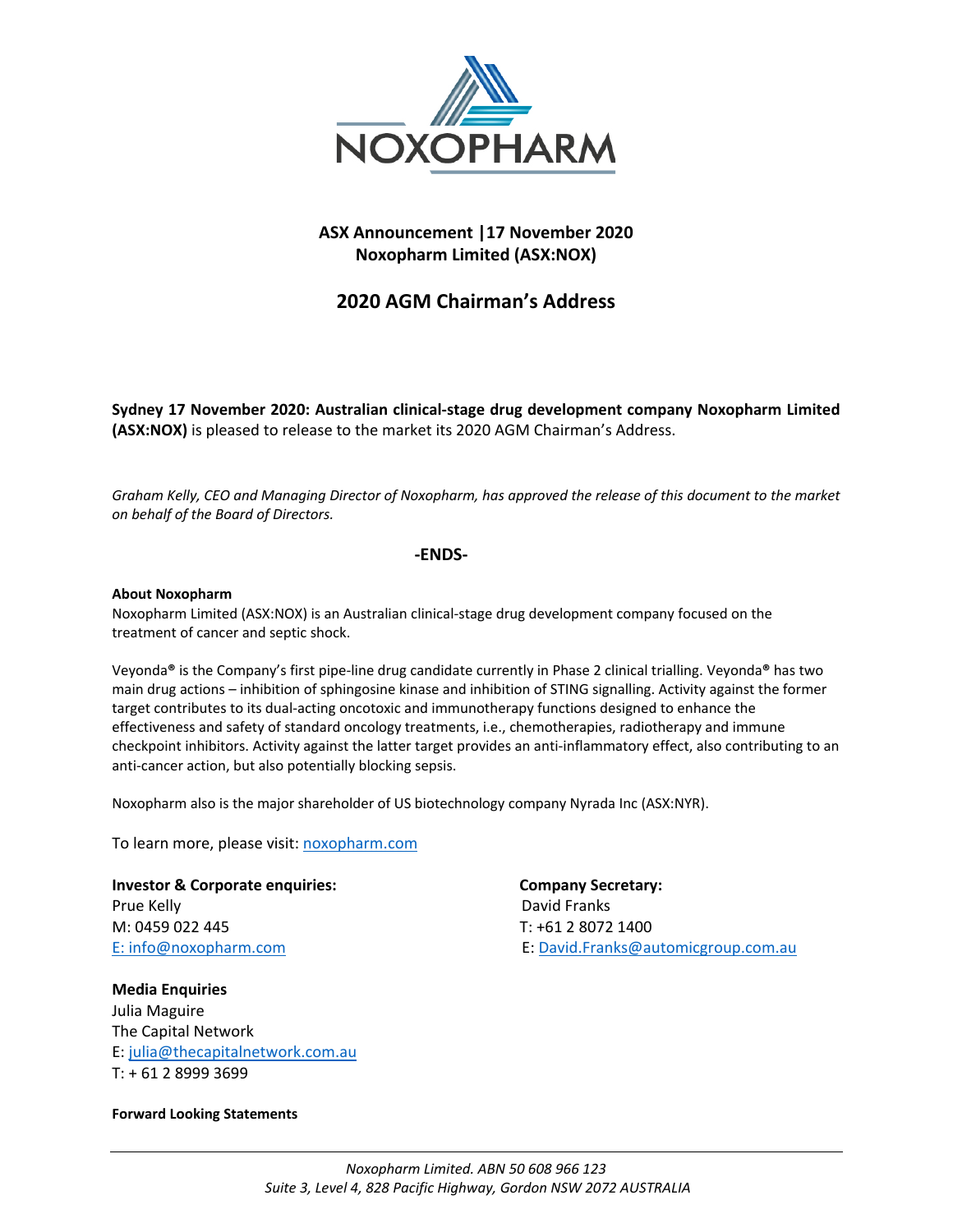

This announcement may contain forward-looking statements. You can identify these statements by the fact they use words such as "aim", "anticipate", "assume", "believe", "continue", "could", "estimate", "expect", "intend", "may", "plan", "predict", "project", "plan", "should", "target", "will" or "would" or the negative of such terms or other similar expressions. Forward-looking statements are based on estimates, projections and assumptions made by Noxopharm about circumstances and events that have not yet taken place. Although Noxopharm believes the forward-looking statements to be reasonable, they are not certain. Forward-looking statements involve known and unknown risks, uncertainties and other factors that are in some cases beyond the Company's control that could cause the actual results, performance or achievements to differ materially from those expressed or implied by the forward-looking statement.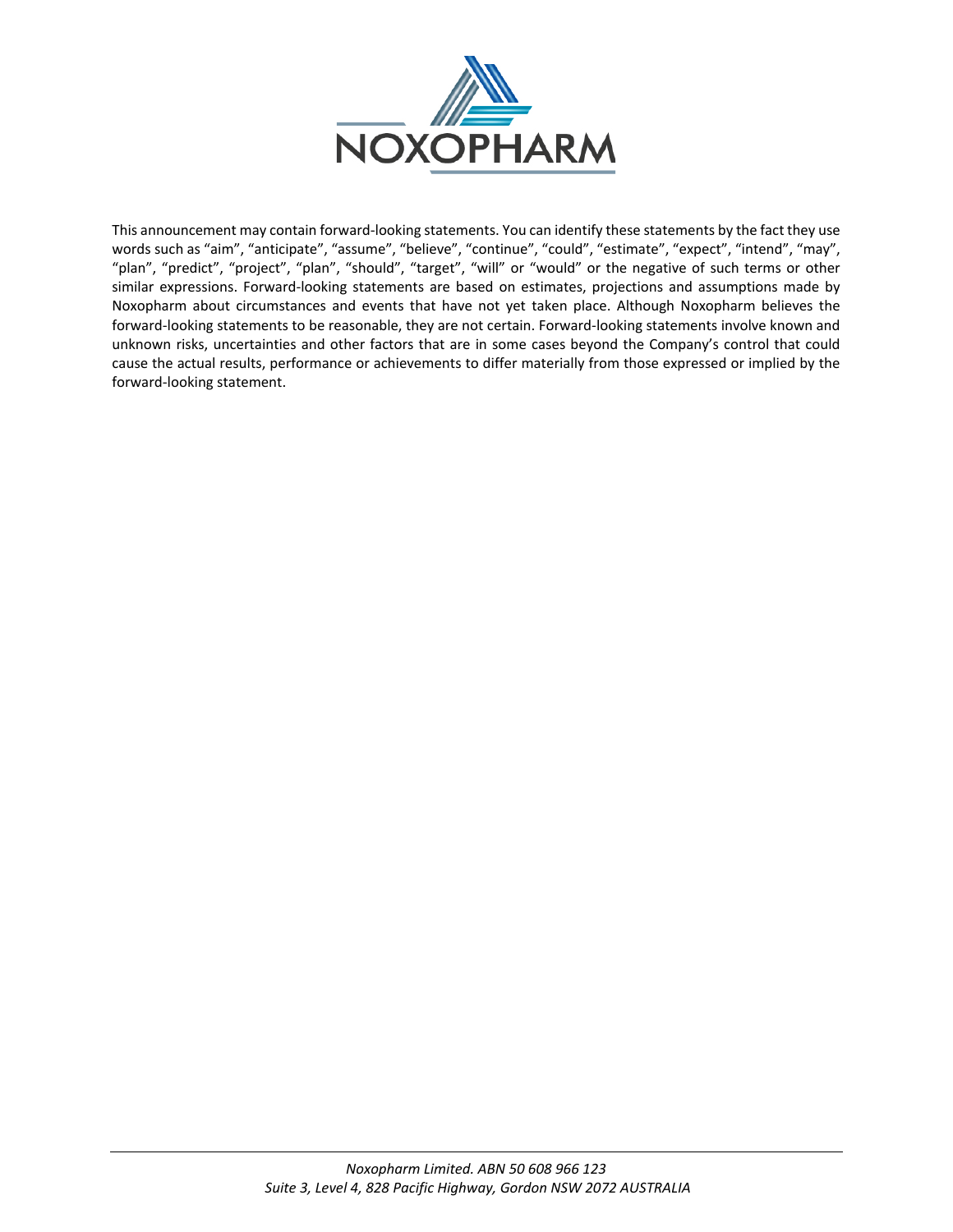#### Dear Shareholders,

This year has been an extremely busy and exciting one for Noxopharm. We continue to make important progress with regards to our understanding of our main asset, Veyonda<sup>®</sup>, bringing us closer to the commercialisation of the drug.

## **Effectiveness of Veyonda independently confirmed**

We have suspected for some time that Veyonda<sup>®</sup> has the ability to turn tumours from cold to hot. The terms 'cold' and 'hot' refer to the level of immune function inside a tumour. Most human tumours are cold because the cancer cells have expelled immune cells from the tumour and then erected a shield that effectively stops the immune cells from re-entering. Without any immune function, cold tumours are far less responsive to anti-cancer therapies such as radiotherapy and chemotherapy than a 'hot' tumour which has normal immune function.

We suspected that one of the ways that Veyonda was working was by removing this shield, allowing immune cells to repopulate tumours and thereby make other forms of anti-cancer therapy work more effectively. In what we regard as a major advance in cancer research, we were delighted to have this theory independently confirmed recently by two universities – Hong Kong University and the Institute of Biochemistry, Faculty of Medicine, Goethe-University Frankfurt.

The importance of this discovery lies in the potential of being able to use Veyonda to make a range of cancer therapies work better, including the standard chemotherapies and radiotherapy that have been the backbone of cancer therapy over the last 50 years and still remain so, as well as the newer generation of therapies such as immuno-oncology drugs.

## **Co-working with Bristol-Myers Squibb**

On November 9th, Noxopharm informed the market that Bristol-Myers Squibb (NYSE: BMY) and Noxopharm had entered into contracts with principal investigator Professor Paul De Souza and three Sydney hospitals for a pilot study (IONIC-1) to explore the ability for Veyonda to boost the effectiveness of Bristol-Myer Squibb's nivolumab (Opdivo<sup>®</sup>) for the treatment of cancer.

Opdivo boasts annual sales of US\$8 billion, but this is a figure that has the potential to be considerably higher were it not for such a high rate of resistance to this drug in cancer patients. The IONIC-1 study is testing the ability of Veyonda to overcome that resistance.

Being able to turn cold tumours to hot is the ultimate goal for *all* oncology companies. If the upcoming IONIC-1 trial is successful, this would place Noxopharm at the forefront of all potential oncology treatments.

## **Boosting a Novartis anti-cancer drug**

In September, Noxopharm concluded the 56-man Phase 1b/2a LUPIN study in men with late-stage prostate cancer. This is an investigator initiated study at St Vincent's Hospital Sydney, testing the ability of Veyonda to boost the effectiveness of the experimental radiopharmaceutical drug, <sup>177</sup>lutetium-PSMA-617, owned by Novartis (SWQ: NOVN). Interim data released earlier this year suggested that the drug combination was delivering a significant anti-cancer effect based on highly encouraging patient survival data. The next release of interim data is due in February 2021, and we remain optimistic that these results will show even more meaningful positive benefits of the combination drug treatment in late-stage prostate cancer.